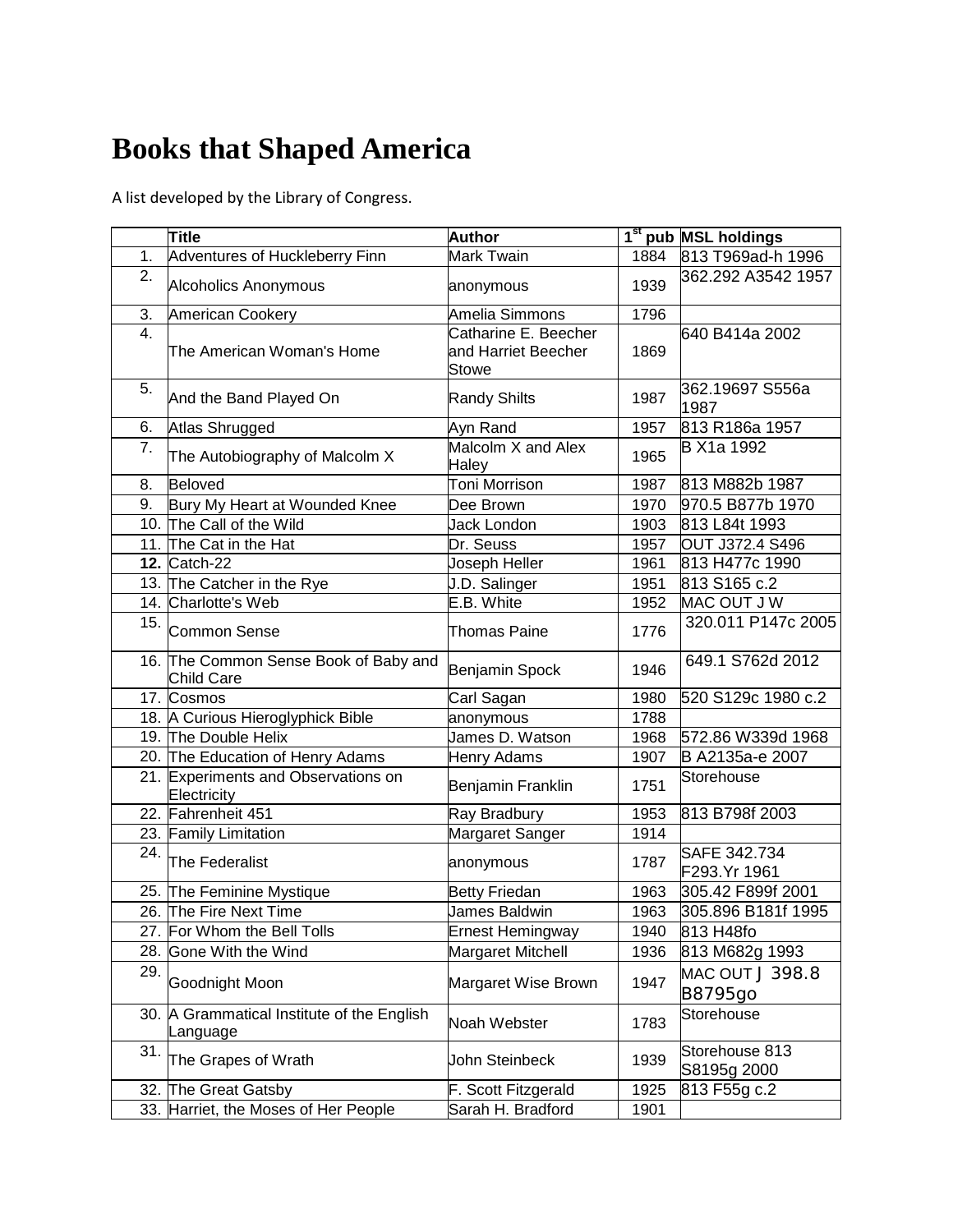| 34. | The History of Standard Oil                                                           | Ida Tarbell                                            | 1904 | l338.8 T179h 1904<br>$v.1$ 2 vols |
|-----|---------------------------------------------------------------------------------------|--------------------------------------------------------|------|-----------------------------------|
|     | 35. History of the Expedition Under the<br>Command of the Captains Lewis and<br>Clark | <b>Meriwether Lewis</b>                                | 1814 | SAFE <b>917.8042</b><br>L673 2003 |
|     | 36. How the Other Half Lives                                                          | Jacob Riis                                             | 1890 | 305.56 R572h 1957                 |
|     | 37. How to Win Friends and Influence<br>People                                        | Dale Carnegie                                          | 1936 | 158.1 C289h 1998                  |
|     | 38. Howl                                                                              | Allen Ginsberg                                         | 1956 | 811 G493h 1959                    |
|     | 39. The Iceman Cometh                                                                 | Eugene O'Neill                                         | 1946 | 812 O58i 1999                     |
|     | 40. Idaho: A Guide in Word and Pictures                                               | <b>Federal Writers' Project</b>                        | 1937 |                                   |
|     | 41. In Cold Blood                                                                     | <b>Truman Capote</b>                                   | 1966 | 345.025 C246i 1966                |
|     | 42. Invisible Man                                                                     | Ralph Ellison                                          | 1952 | 813 E47i 2002                     |
|     | 43. Joy of Cooking                                                                    | Irma Rombauer                                          | 1931 | 641.5 R76j 1997                   |
|     | 44. The Jungle                                                                        | <b>Upton Sinclair</b>                                  | 1906 | 813 S616j 1984                    |
| 45. | Leaves of Grass                                                                       | Walt Whitman                                           | 1855 | SAFE 811<br>W61L c.2              |
|     | 46. The Legend of Sleepy Hollow                                                       | Washington Irving                                      | 1820 | 813 727c 1998                     |
|     | 47. Little Women, or Meg, Jo, Beth and<br>Amy                                         | Louisa May Alcott                                      | 1868 | 813 A355L-wo 2005                 |
|     | 48. Mark, the Match Boy                                                               | Horatio Alger Jr.                                      | 1869 |                                   |
|     | 49. McGuffey's Newly Revised Eclectic<br>Primer                                       | <b>William Holmes</b><br><b>McGuffey</b>               | 1836 | Storehouse                        |
|     | 50. Moby-Dick; or The Whale                                                           | Herman Melville                                        | 1851 | 813 M53m 2001                     |
|     | 51. The Narrative of the Life of Frederick<br>Douglass                                | <b>Frederick Douglass</b>                              | 1845 | Storehouse 326<br>D737n 1968      |
|     | 52. Native Son                                                                        | <b>Richard Wright</b>                                  | 1940 | 813 W952n 1957                    |
|     | 53. New England Primer                                                                | anonymous                                              | 1803 | Storehouse                        |
|     | 54. New Hampshire                                                                     | <b>Robert Frost</b>                                    | 1923 | 811 F9397n 1923                   |
|     | 55. On the Road                                                                       | Jack Kerouac                                           | 1957 | 813 K39o 1991                     |
| 56. | Our Bodies, Ourselves                                                                 | <b>Boston Women's Health</b><br><b>Book Collective</b> | 1971 | 613.04244 093 2011                |
|     | 57. Our Town: A Play                                                                  | <b>Thornton Wilder</b>                                 | 1938 | 812 W67o 1938                     |
|     | 58. Peter Parley's Universal History                                                  | Samuel Goodrich                                        | 1837 |                                   |
|     | 59. Poems                                                                             | Emily Dickinson                                        | 1890 | 811 D553c 1960                    |
|     | 60. Poor Richard Improved and The Way to<br>Wealth                                    | Benjamin Franklin                                      | 1758 | 818 F83 1976                      |
|     | 61. Pragmatism                                                                        | William James                                          | 1907 | 144 J29p                          |
|     | 62. The Private Life of the Late Benjamin<br>Franklin, LL.D.                          | Benjamin Franklin                                      | 1793 | B F8312f-be 1945                  |
|     | 63. The Red Badge of Courage                                                          | <b>Stephen Crane</b>                                   | 1895 | 813 C891r-r 1982                  |
|     | 64. Red Harvest                                                                       | <b>Dashiell Hammett</b>                                | 1929 | 813 H224n 1965                    |
|     | 65. Riders of the Purple Sage                                                         | Zane Grey                                              | 1912 | <b>OUT G</b>                      |
|     | 66. The Scarlet Letter                                                                | Nathaniel Hawthorne                                    | 1850 | 813 H39s 1959                     |
|     | 67. Sexual Behavior in the Human Male                                                 | Alfred C. Kinsey                                       | 1948 | 305.3 K56s 1948                   |
| 68. | Silent Spring                                                                         | Rachel Carson                                          | 1962 | 363.7384 C321s<br>1962 MAC        |
|     | 69. The Snowy Day                                                                     | Ezra Jack Keats                                        | 1962 | <b>OUT 398.8 K</b>                |
| 70. | The Souls of Black Folk                                                               | W.E.B. Du Bois                                         | 1903 | 973.0496 D816s<br>2001 audio      |
|     | 71. The Sound and the Fury                                                            | William Faulkner                                       | 1929 | 813 F26sou c.2                    |